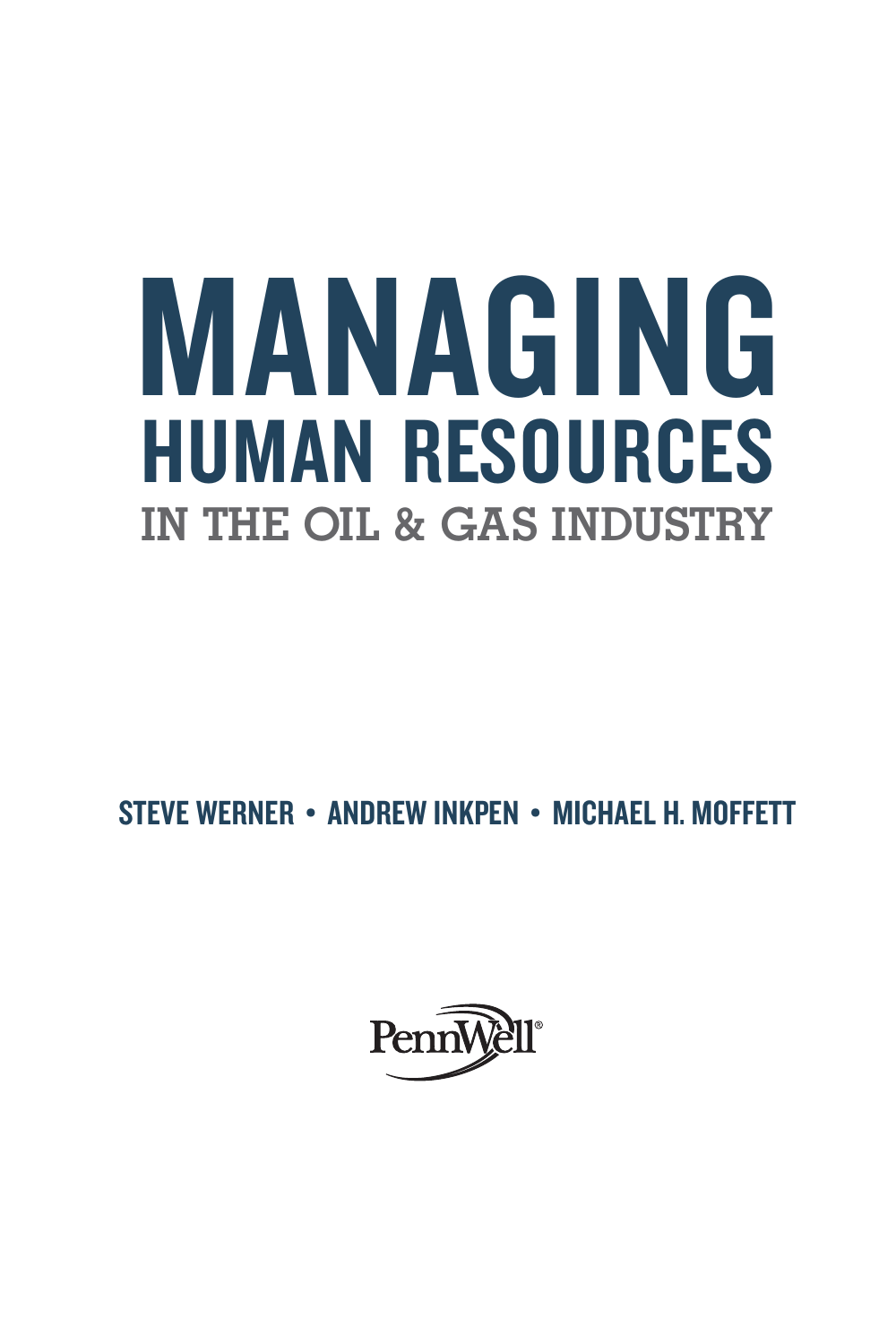#### **Disclaimer**

The recommendations, advice, descriptions, and the methods in this book are presented solely for educational purposes. The author and publisher assume no liability whatsoever for any loss or damage that results from the use of any of the material in this book. Use of the material in this book is solely at the risk of the user.

Copyright© 2016 by PennWell Corporation 1421 South Sheridan Road Tulsa, Oklahoma 74112-6600 USA

800.752.9764 +1.918.831.9421 sales@pennwell.com www.pennwellbooks.com www.pennwell.com

Marketing Manager: Sarah De Vos National Account Executive: Barbara McGee Coons

Director: Mary McGee Managing Editor: Stephen Hill Production Manager: Sheila Brock Production Editor: Tony Quinn Book Designer: Susan E. Ormston Cover Designer: Charles Thomas

Library of Congress Cataloging-in-Publication Data

Names: Werner, Steve, 1962- author. | Inkpen, Andrew C., author. | Moffett, Michael H., author. Title: Managing human resources in the oil and gas industry / Steve Werner, Andrew Inkpen, Michael H. Moffett. Description: Tulsa, OK : PennWell, 2016. | Includes bibliographical references and index. Identifiers: LCCN 2015032602 | ISBN 9781593703622 Subjects: LCSH: Personnel management. | Oil industries--Management. | Gas industry--Management. Classification: LCC HF5549 .W4377 2016 | DDC 622/.3380683--dc23 LC record available at http://lccn.loc.gov/2015032602 All rights reserved. No part of this book may be reproduced,

stored in a retrieval system, or transcribed in any form or by any means, electronic or mechanical, including photocopying and recording, without the prior written permission of the publisher.

Printed in the United States of America

1 2 3 4 5 20 19 18 17 16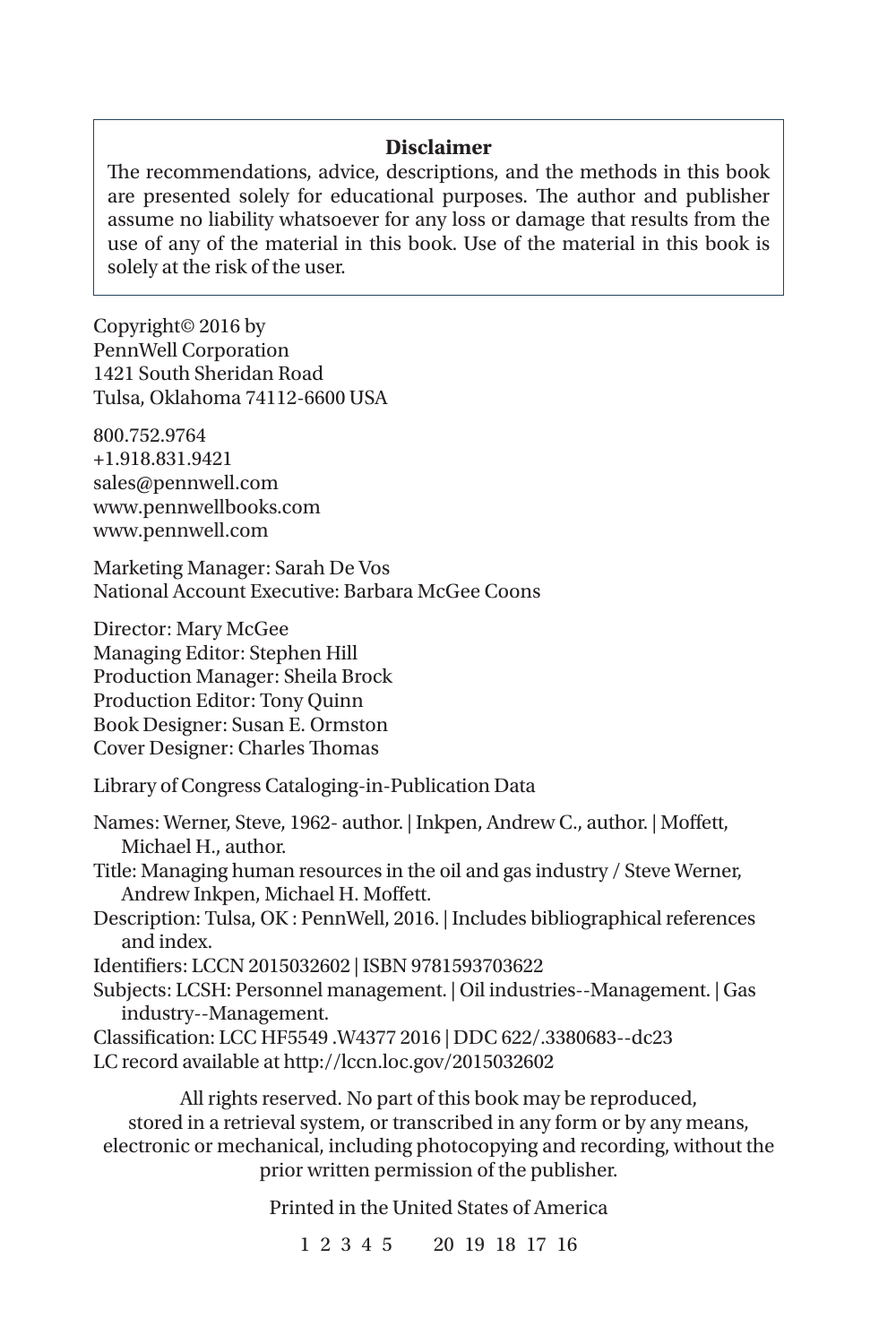# **Contents**

# Chapter 1. Overview of the Management of Human Resources

| Strategic Implications of Human Resource Management 3       |
|-------------------------------------------------------------|
| Gaining and sustaining a competitive advantage  4           |
|                                                             |
|                                                             |
|                                                             |
|                                                             |
| Maximizing the effectiveness of staffing 15                 |
|                                                             |
| Key training and development decisions 19                   |
|                                                             |
|                                                             |
|                                                             |
| Maximizing the effectiveness of performance management 25   |
|                                                             |
|                                                             |
| Maximizing the effectiveness of compensation and benefits33 |
|                                                             |
|                                                             |
|                                                             |

### Chapter 2. The Global Oil and Gas Industry

| Upstream: Exploration, development, and production 58 |  |
|-------------------------------------------------------|--|
|                                                       |  |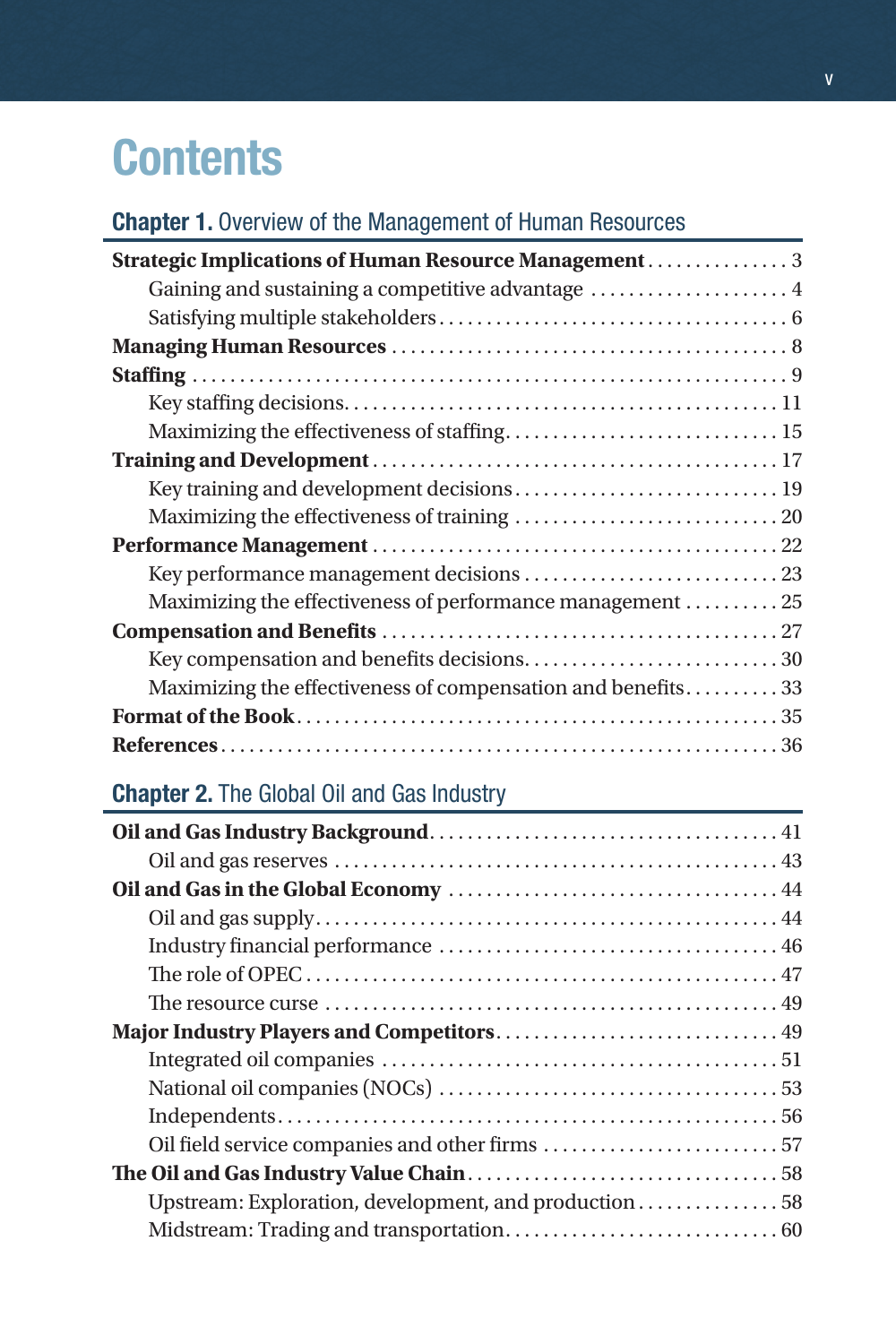# Chapter 3. The Global Nature of the Oil and Gas Industry

| <b>Managing Human Resources</b>                                    |
|--------------------------------------------------------------------|
|                                                                    |
|                                                                    |
| Which recruiting method should be used in the global context?  84  |
| Which selection method should be used in the global context?  87   |
| Maximizing the effectiveness of staffing in the global context 90  |
|                                                                    |
|                                                                    |
|                                                                    |
|                                                                    |
| Maximizing the effectiveness of training in the global context  97 |
| Performance Management in the Global Environment  98               |
| How is performance measured in the global context?99               |
|                                                                    |
| What format should be used in the global context? 100              |
| Maximizing the effectiveness of performance management in the      |
| Compensation in the Global Environment  102                        |
|                                                                    |
| Determining pay mix in the global context  108                     |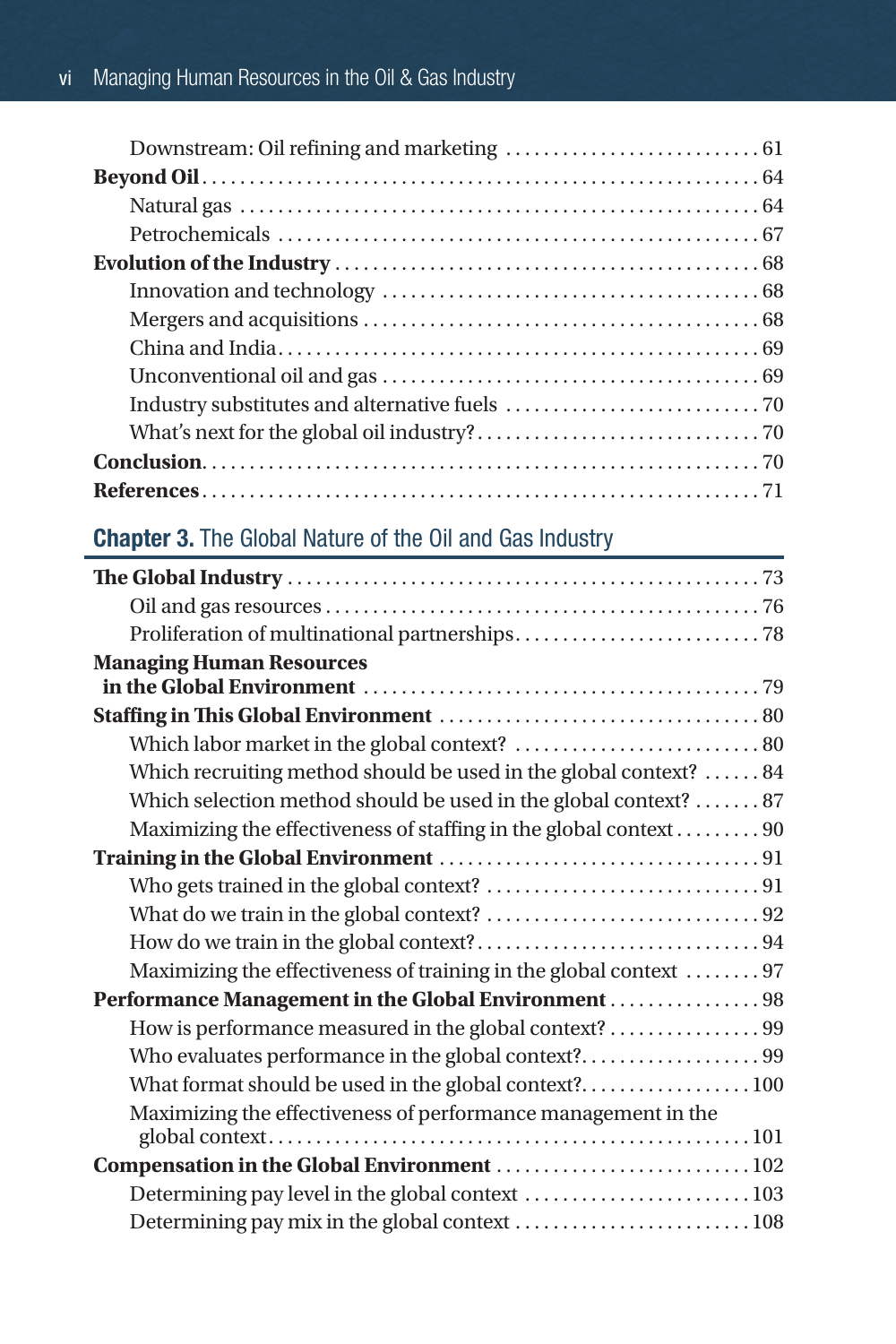| Determining the type of performance-based pay in a global  |  |
|------------------------------------------------------------|--|
|                                                            |  |
|                                                            |  |
| Maximizing the effectiveness of compensation in the global |  |
|                                                            |  |
|                                                            |  |
|                                                            |  |

CASE 1. Employment in an Upstream African Project: The Case of the Chad-Cameroon Petroleum Development Project

#### Chapter 4. The Importance of Health and Safety in the Oil and Gas Industry

| <b>Occupational Safety and Health</b>                                 |
|-----------------------------------------------------------------------|
|                                                                       |
|                                                                       |
|                                                                       |
| Safety through Human Resource Management 140                          |
|                                                                       |
| Recruit applicants who tend to not take safety-related risks 143      |
| Select applicants who tend to not take safety-related risks 143       |
| Use a multiple-hurdles approach on safety-related selection tools 144 |
| Maximize the effectiveness of safety-related staffing  144            |
|                                                                       |
|                                                                       |
| The content of safety and health training 146                         |
|                                                                       |
| Maximizing the effectiveness of safety and health training 149        |
| Safety through Performance Management150                              |
|                                                                       |
| Who should be involved in measuring safety performance?  155          |
| The format for measuring safety performance  155                      |
| Maximizing the effectiveness of safety performance management 156     |
|                                                                       |
|                                                                       |
|                                                                       |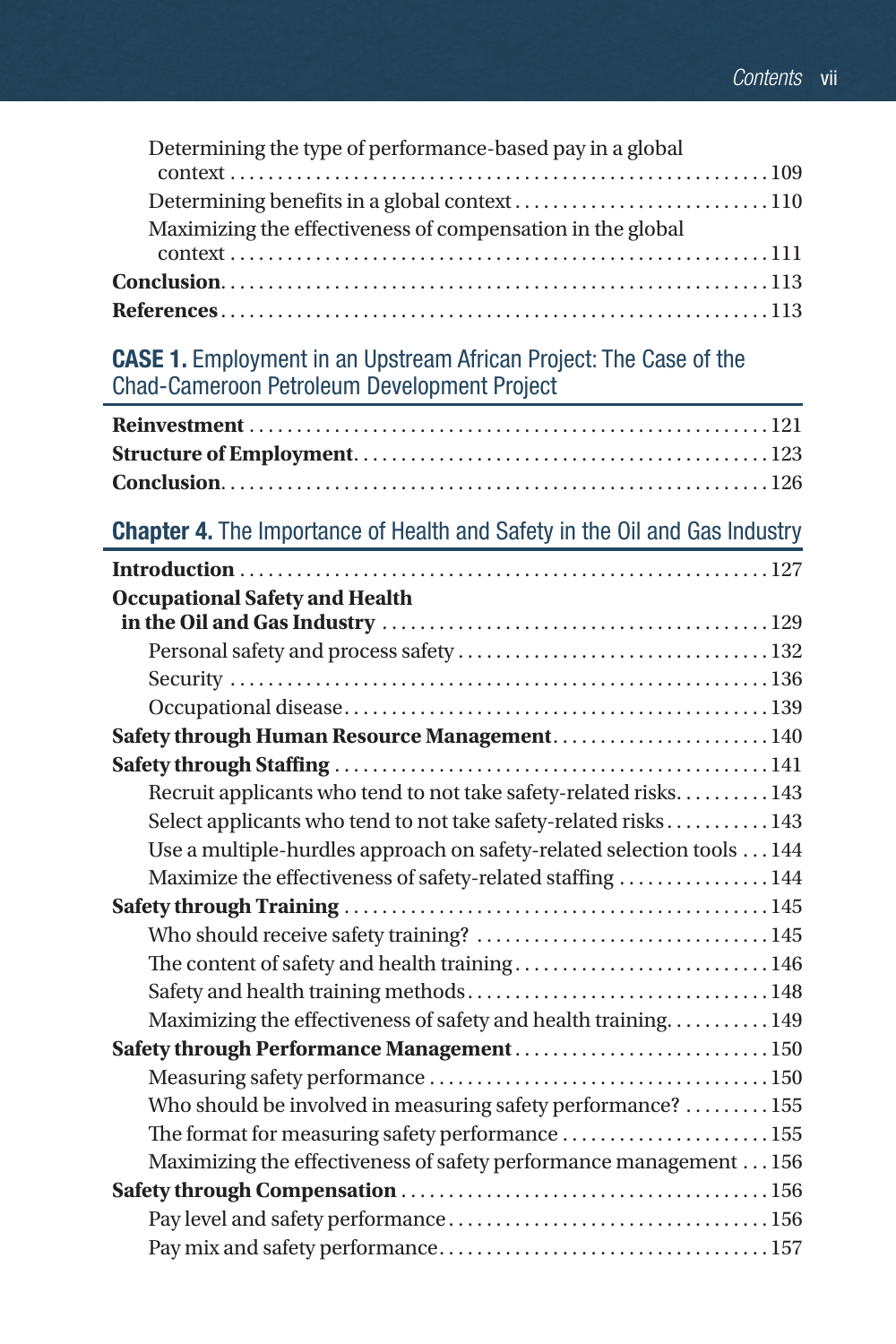| Types of performance-based pay and safety performance 157 |  |
|-----------------------------------------------------------|--|
|                                                           |  |
| Maximizing the effectiveness of compensation for safety   |  |
|                                                           |  |
|                                                           |  |
|                                                           |  |

## Chapter 5. Projects in the Oil and Gas Industry

| Project Development in the Oil and Gas Industry170             |
|----------------------------------------------------------------|
|                                                                |
|                                                                |
|                                                                |
|                                                                |
| Managing Human Resources in Project-Oriented Companies 174     |
|                                                                |
| Labor markets in project-oriented companies176                 |
| Recruiting for project-oriented companies177                   |
| Selecting in project-oriented companies180                     |
| Combining tools in project-oriented companies 182              |
| Maximizing the effectiveness of staffing in project-oriented   |
|                                                                |
|                                                                |
| Who gets trained in project-oriented companies? 184            |
| What do we train for in project-oriented companies?  186       |
| How do we train in project-oriented companies?189              |
| Maximizing the effectiveness of training in project-oriented   |
|                                                                |
|                                                                |
| How do we measure performance in project-oriented              |
| Who is involved in performance management in project-oriented  |
|                                                                |
| What format should be used in project-oriented firms?  197     |
| Maximizing the effectiveness of project management in project- |
|                                                                |
| Pay level in project-oriented companies  199                   |
|                                                                |
| Performance-based pay in project-oriented companies200         |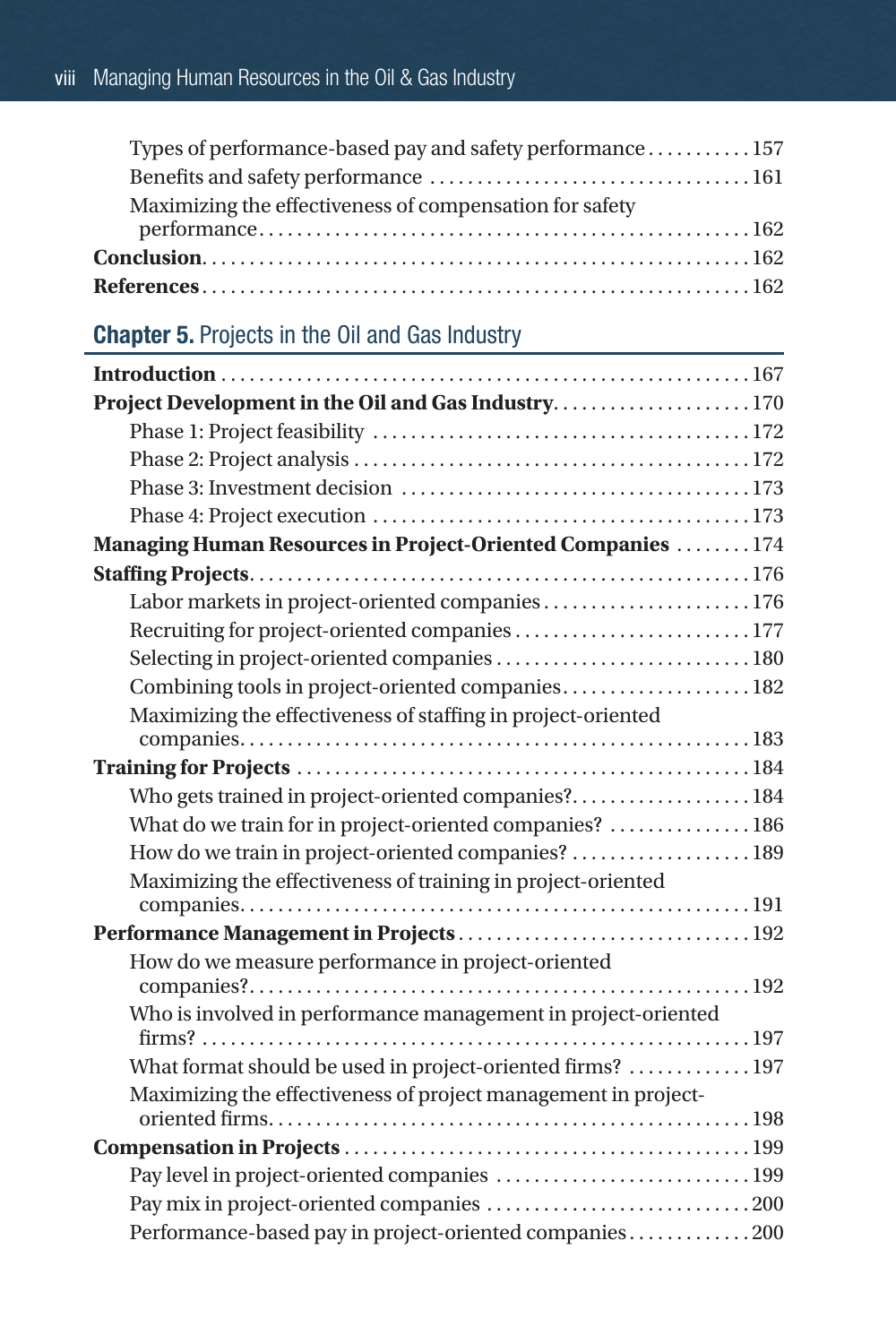| Maximizing the effectiveness of compensation in project-oriented |  |
|------------------------------------------------------------------|--|
|                                                                  |  |
|                                                                  |  |
|                                                                  |  |

# Chapter 6. The Unconventional Workforce of the Oil and Gas Industry

| Construction Contracts for Oil and Gas Projects214                   |  |
|----------------------------------------------------------------------|--|
|                                                                      |  |
|                                                                      |  |
|                                                                      |  |
|                                                                      |  |
|                                                                      |  |
| Current rotator employment challenges 219                            |  |
| Characteristics of the Current Workforce 221                         |  |
|                                                                      |  |
|                                                                      |  |
|                                                                      |  |
|                                                                      |  |
| Managing the Unconventional Workforce of the Oil and Gas             |  |
|                                                                      |  |
| Staffing the Unconventional Workforce of the Oil and Gas Industry230 |  |
|                                                                      |  |
|                                                                      |  |
|                                                                      |  |
|                                                                      |  |
|                                                                      |  |
| Training the Unconventional Workforce of the Oil and Gas             |  |
|                                                                      |  |
|                                                                      |  |
|                                                                      |  |
|                                                                      |  |
| Maximizing the effectiveness of training 241                         |  |
| The Performance Management of the Unconventional Workforce           |  |
|                                                                      |  |
|                                                                      |  |
|                                                                      |  |
| Maximizing the effectiveness of performance management 243           |  |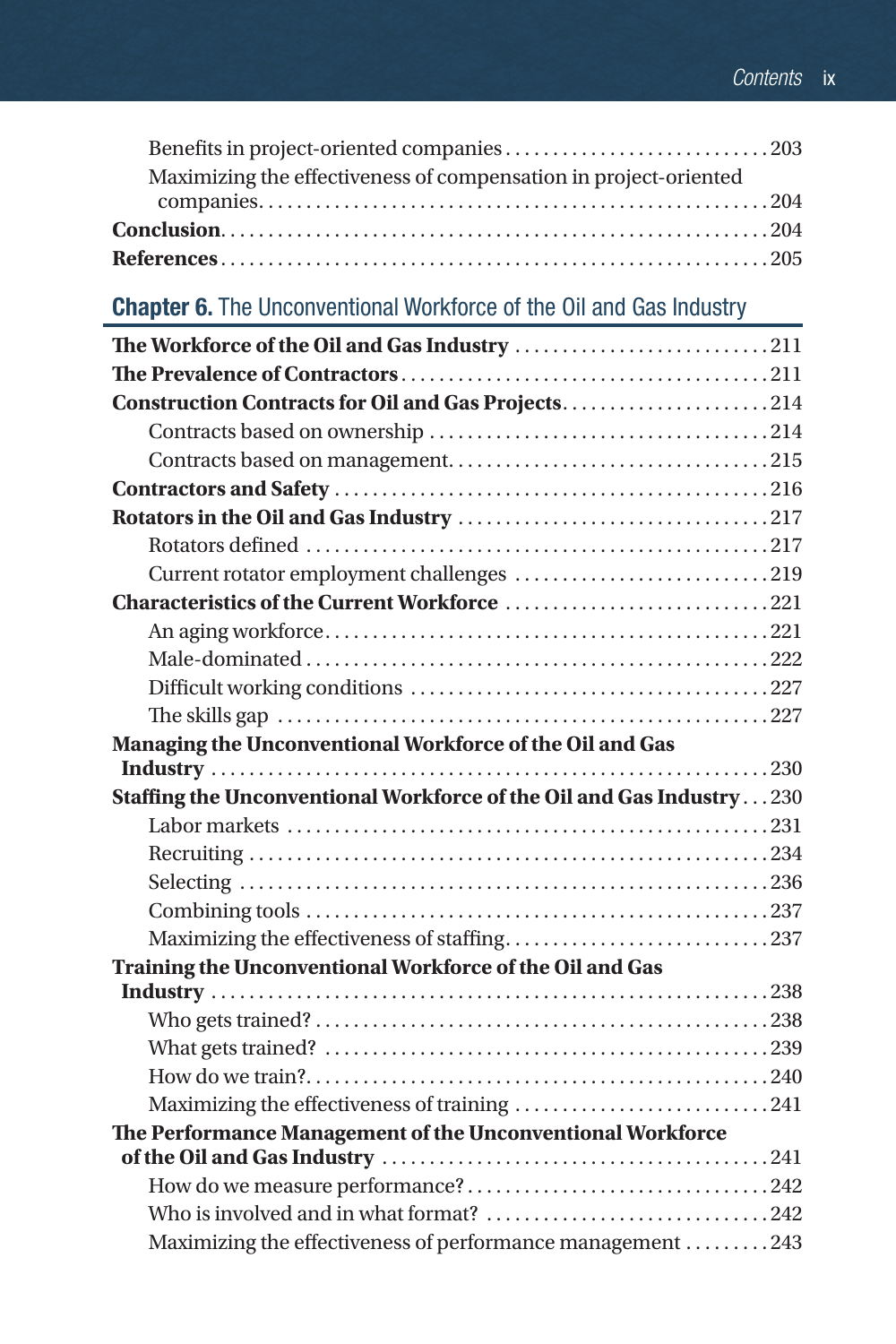#### **Compensating the Unconventional Workforce of the Oil and Gas**

#### CASE 2. Skill Shortages in the Oil and Gas Industry: The Case of Australian LNG Development

#### Chapter 7. The Proactive Stakeholders of the Oil and Gas Industry

| The Influence of Stakeholders in the Oil and Gas Industry 267 |  |
|---------------------------------------------------------------|--|
|                                                               |  |
|                                                               |  |
|                                                               |  |
|                                                               |  |
|                                                               |  |
|                                                               |  |
|                                                               |  |
|                                                               |  |
| Human Resource Management from a Stakeholder Perspective 287  |  |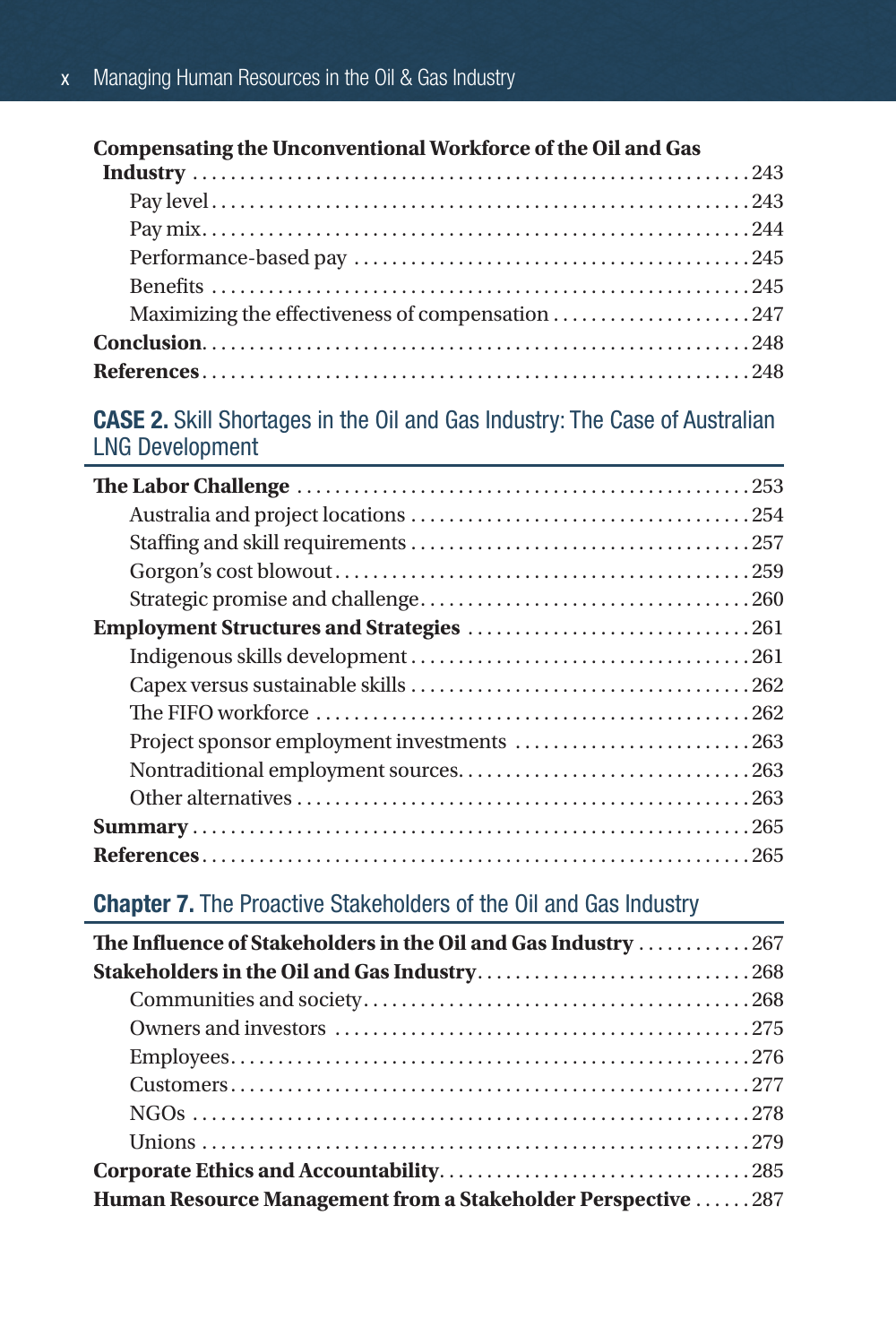| Determining labor markets from a stakeholder perspective 288    |
|-----------------------------------------------------------------|
| Recruitment from a stakeholder perspective 290                  |
|                                                                 |
| Combining selection tools from a stakeholder perspective 293    |
| Maximizing the effectiveness of staffing from a stakeholder     |
|                                                                 |
| Training from a Stakeholder Perspective 293                     |
| Who gets trained from a stakeholder perspective? 294            |
| What gets trained from a stakeholder perspective?295            |
| How do we train from a stakeholder perspective?296              |
| Maximizing the effectiveness of training from a stakeholder     |
| Performance Management from a Stakeholder Perspective 298       |
| How do we measure performance from a stakeholder                |
|                                                                 |
| Who is involved in performance management from a stakeholder    |
|                                                                 |
| What format should be used from a stakeholder perspective? 300  |
| Compensation from a Stakeholder Perspective 302                 |
| Pay level from a stakeholder perspective 302                    |
| Pay mix from a stakeholder perspective 303                      |
| Performance-based pay from a stakeholder perspective303         |
| Benefits from a stakeholder perspective303                      |
| Maximizing the effectiveness of compensation from a stakeholder |
|                                                                 |
|                                                                 |
|                                                                 |

# Chapter 8. Government Involvement in the Oil and Gas Industry

| The Influence of Governments in the Oil and Gas Industry  309 |  |
|---------------------------------------------------------------|--|
| The importance of oil and gas to governments309               |  |
| Government ownership of companies 311                         |  |
|                                                               |  |
|                                                               |  |
| Government and private firm partnerships327                   |  |
| <b>Improving Government Relations through Human Resources</b> |  |
|                                                               |  |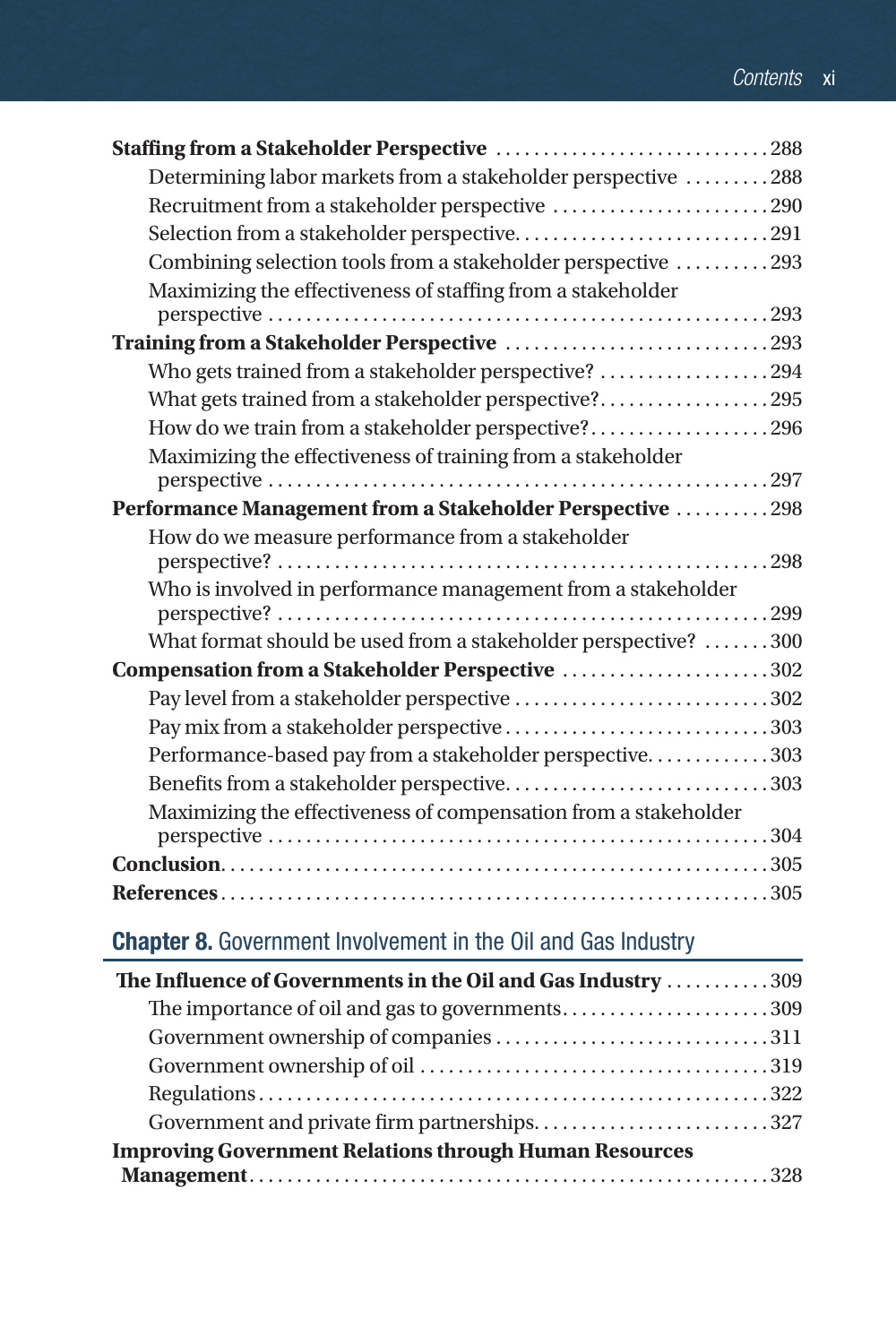| Improving Government Relations through Staffing 329             |
|-----------------------------------------------------------------|
| Determining labor markets from a government relations           |
|                                                                 |
| Recruiting for better government relations 333                  |
| Selection for better government relations 334                   |
| Combining selection tools for better government relations 334   |
| Maximizing the effectiveness of staffing for better             |
|                                                                 |
| Training for Better Government Relations 335                    |
| Who gets trained for better government relations?336            |
| What gets trained for better government relations? 336          |
| How to train for better government relations 337                |
| Maximizing the effectiveness of training from a government      |
|                                                                 |
| Performance Management for Better Government Relations 338      |
| How to measure performance for better government relations. 339 |
| Who is involved in performance management for better            |
|                                                                 |
| What format should be used for better government relations? 341 |
| Maximizing the effectiveness of performance management for      |
|                                                                 |
| Compensation for Better Government Relations 342                |
| Pay level for better government relations343                    |
| Pay mix for better government relations343                      |
| Performance-based pay for better government relations 343       |
| Benefits for better government relations 344                    |
| Maximizing the effectiveness of compensation from a government  |
|                                                                 |
|                                                                 |
|                                                                 |

# CASE 3. The Bakken Boom: Unconventional Oil and Employment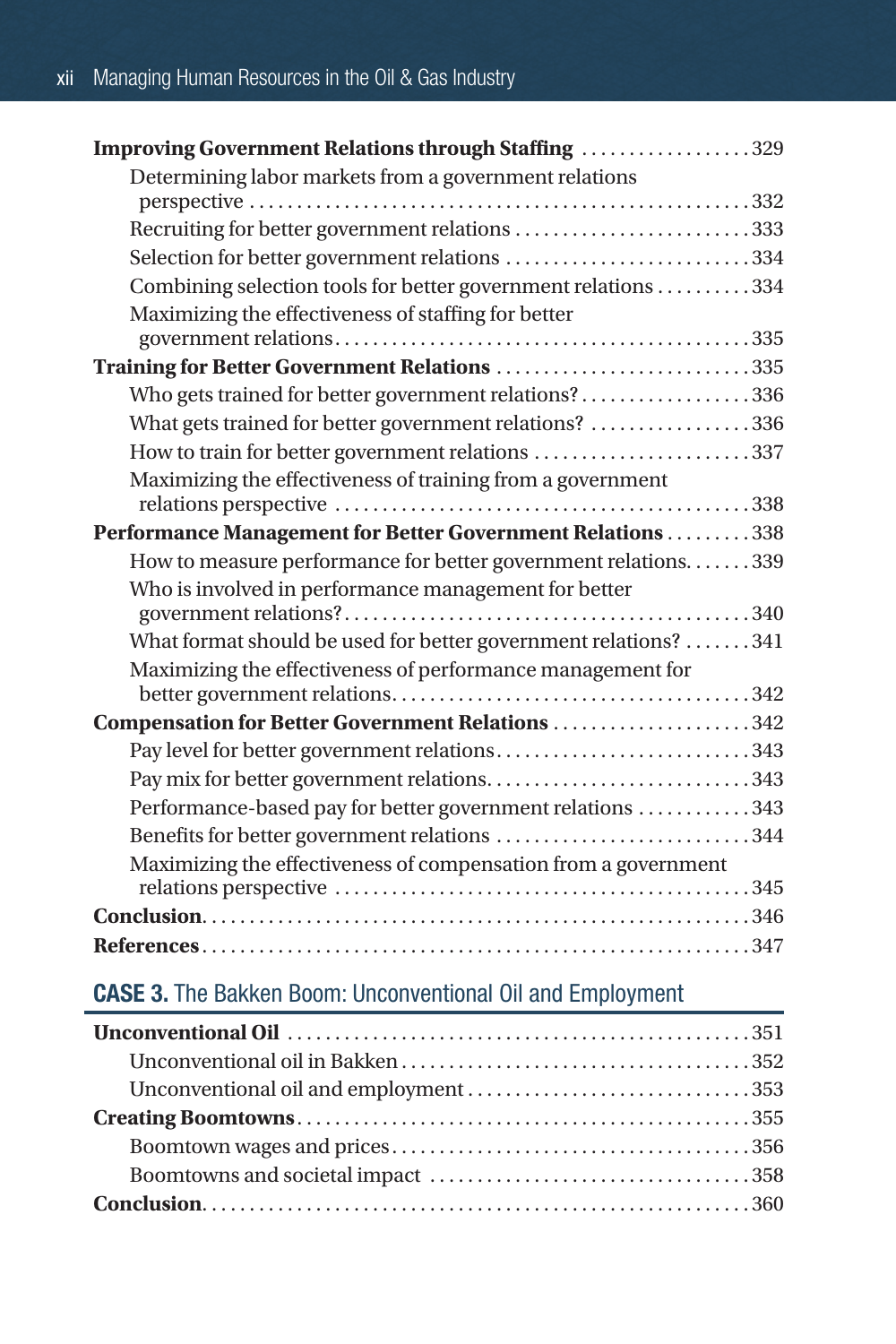# Chapter 9. Final Thoughts on Managing Human Resources in the Oil and Gas Industry

| Continued crude oil and natural gas price volatility361            |
|--------------------------------------------------------------------|
| Resource access challenges for the majors                          |
| and other exploration and production (E&P) firms 362               |
|                                                                    |
| Climate change action and legislation: Doing business in a greener |
|                                                                    |
|                                                                    |
| NOCs growing and evolving as global competitors363                 |
| Shrinking talent pools in the industrialized countries 364         |
| Risks and challenges enhanced by social media and information      |
|                                                                    |
| Skills Required to Deal with the Industry Challenges 364           |
| Managing Human Resources in the Oil and Gas Industry365            |
|                                                                    |
|                                                                    |
| Performance management in the oil and gas industry368              |
| Compensation in the oil and gas industry369                        |
|                                                                    |
|                                                                    |
|                                                                    |
|                                                                    |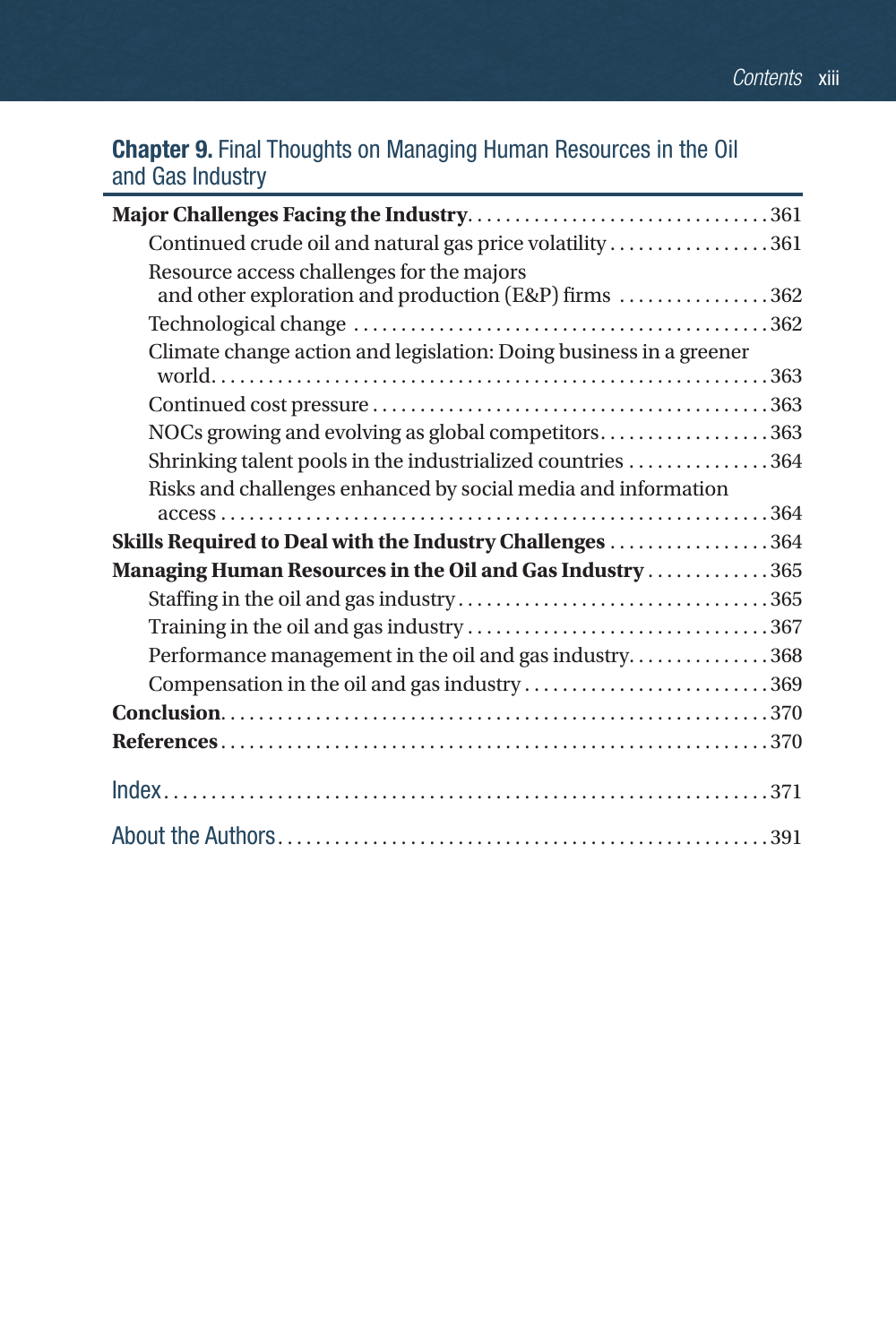# Overview of the Management of Human Resources

The oil and gas industry is arguably the most important industry in the world. It provides energy for our vehicles, heat for our homes, and electricity to run our daily lives. It provides the raw material for countless products ranging from asphalt to zippers. A comprehensive list of all the products made from oil would include hundreds of products we use every day, including aspirin, balloons, clothes, dentures, eyeglasses, footballs, guitar strings, and hair spray.1 The oil and gas industry also has important implications for national security, international relations, national and international politics, and the economic development of countries. It provides millions of jobs around the globe.

Unlike most industries, the oil and gas industry depends heavily on natural resources as well as capital resources. Like most industries, human resources are critical for the oil and gas industry to succeed. The people a company chooses as its employees and how they are managed will impact every aspect of the firm. The research on human resource management (HRM) is clear: How employees are selected, trained, compensated, and managed affects the bottom line of the firm as well as the productivity and well-being of the employees themselves.2 Yet, because of the distinct differences of the oil and gas industry from other industries, the management of human resources in this industry also differs. This is where this book comes in. We look at the distinct differences between the oil and gas industry and other industries and show how these differences impact the management of human resources. These differences are outlined below:

1. **The global nature of oil and gas.** The oil and gas industry is one of the most global industries in the world. The products of the

1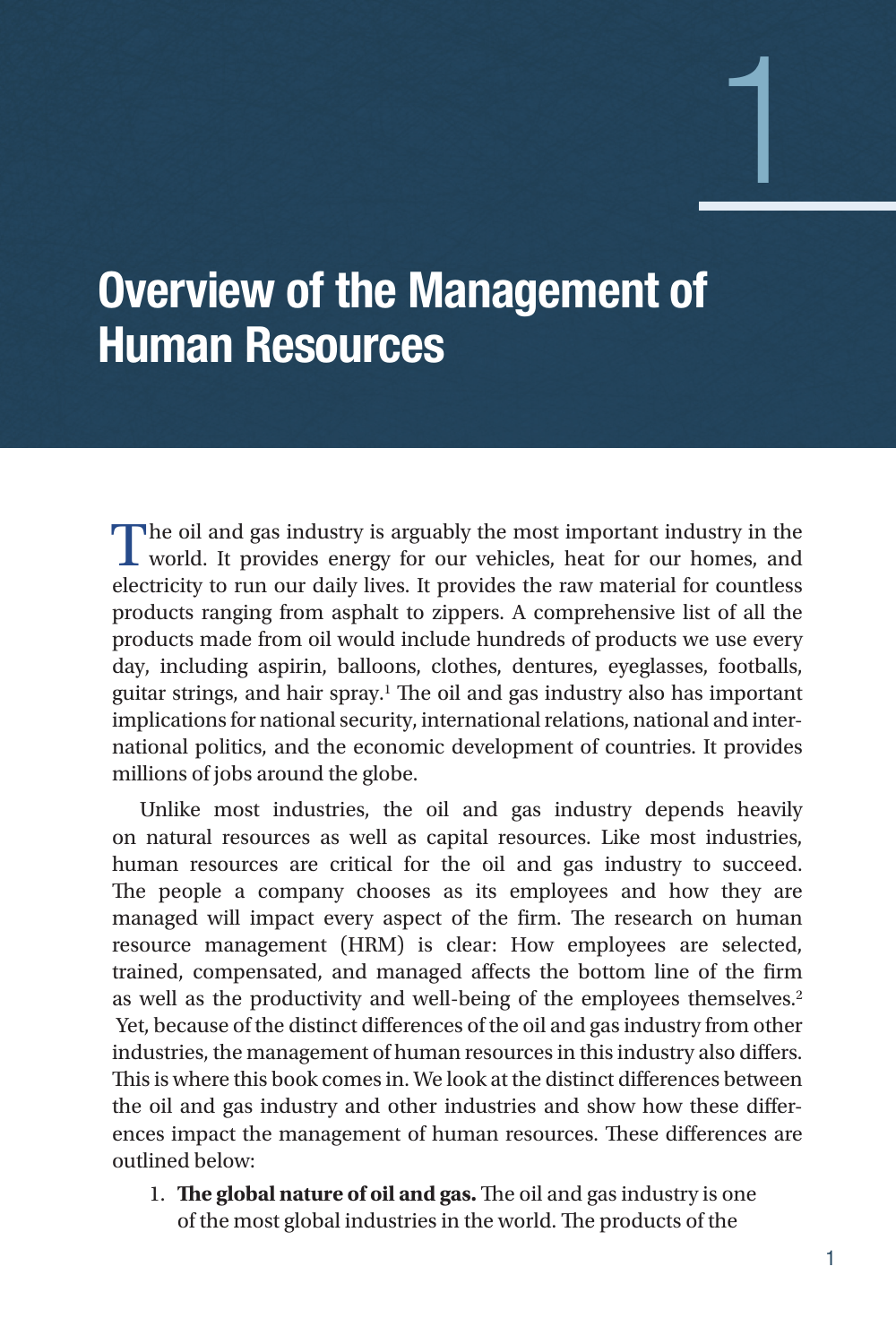facilitates learning; and the availability of resources that provide trainees with everything they need to actively participate. Some of the trainer and training session factors include clear communication; culturally relevant material; trainers who make the material meaningful; and sessions that allow for practice, provide feedback, and stimulate a feeling of accomplishment by trainees.43 Table 1–3 summarizes these factors. The next aspect that helps your company's training be successful is transferability to the job.

| <b>Organizational</b><br><b>Factors</b>                                         | <b>Location Factors</b>                        | <b>Trainer Factors</b>                           | <b>Training Session</b><br><b>Factors</b>             |
|---------------------------------------------------------------------------------|------------------------------------------------|--------------------------------------------------|-------------------------------------------------------|
| A culture that accepts<br>and rewards training                                  | Convenience to<br>encourage attendance         | Clear communicator                               | Culturally<br>relevant material                       |
| Supervisors that<br>reward rather than<br>punish employees<br>who seek training | Comfortable, quiet,<br>and private setting     | Trainer makes material<br>meaningful             | Sessions<br>allow practice                            |
| Adequate technological<br>support                                               | A workspace that<br>facilitates learning       | <b>Trainer provides</b><br>constructive feedback | Sessions that<br>provide feeling of<br>accomplishment |
| Giving trainees the<br>opportunity to use<br>what they've learned               | Resources to encourage<br>active participation | Respected and<br>knowledgeable trainer           | Sessions that<br>motivate trainee<br>to learn         |

**Facilitate training transfer and performance maintenance.** Even if trainees thoroughly learn the training session content, it will not benefit the company unless the learning is transferred to behaviors on the job. Therefore from the company's view, creating an organizational and job environment that helps trainees use the learned material on the job and maintain high performance levels using the learned material is critical for training to be effective. Getting trainees to initially and regularly apply the learned content to their jobs can be accomplished in a number of ways, including setting up specific goals that require the use of the new skills, abilities, or knowledge; reinforcing the use of the new content through positive feedback; measuring performance; and providing regular feedback. These can be accomplished through a good performance management system, which we will discuss later in this chapter.

**Monitor, evaluate effectiveness, and adjust.** When making so many decisions regarding who, what, and how to train, it is unlikely that anyone would get all the decisions exactly right on the first try. Monitoring and evaluating the process and outcomes throughout will help determine if anything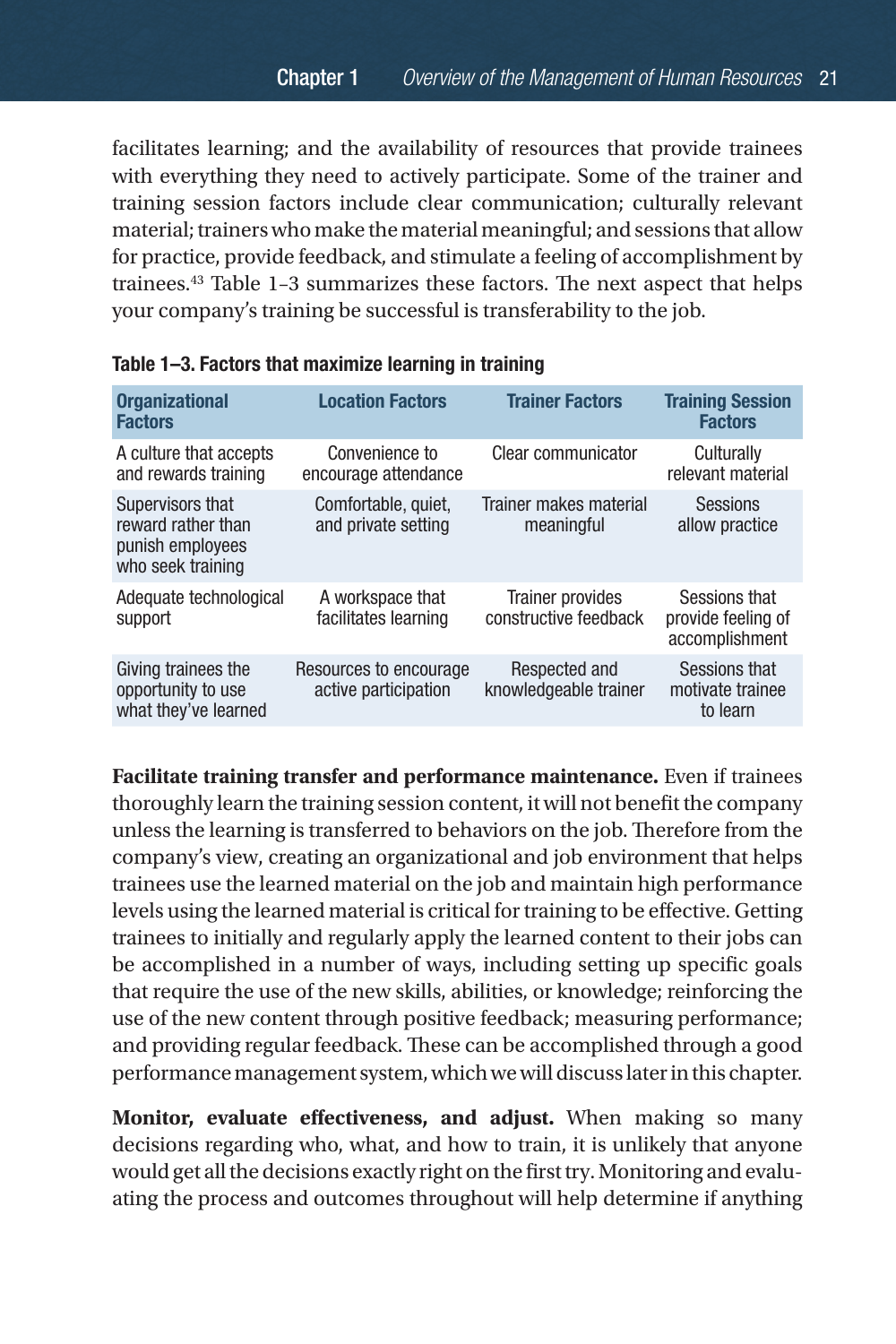#### Managing Human Resources in the Oil & Gas Industry

| 2013<br><b>Rank</b> | 2012<br><b>Rank</b> | <b>Company</b>          | <b>Market</b><br><b>Capitalization</b><br>(billion US\$) | <b>Primary Business</b>      | <b>HQ Country</b>    |
|---------------------|---------------------|-------------------------|----------------------------------------------------------|------------------------------|----------------------|
| 25                  | 26                  | <b>Duke Energy</b>      | 48.7                                                     | Electricity                  | <b>United States</b> |
| 26                  | 22                  | Reliance                | 46.8                                                     | R&M                          | India                |
| 27                  | 38                  | Phillips 66             | 46.2                                                     | R&M                          | <b>United States</b> |
| 28                  | 39                  | <b>EOG Resources</b>    | 45.8                                                     | E&P                          | <b>United States</b> |
| 29                  | 40                  | Halliburton             | 43.0                                                     | Drilling & oilfield services | <b>United States</b> |
| 30                  | 33                  | <b>ENEL</b>             | 41.2                                                     | Electricity                  | Italy                |
| 31                  | 27                  | ONGC                    | 40.0                                                     | Integrated NOC               | India                |
| 32                  | 31                  | Anadarko                | 39.9                                                     | E&P                          | <b>United States</b> |
| 33                  | 44                  | Iberdrola               | 39.9                                                     | Low carbon power             | Spain                |
| 34                  | 45                  | Dominion                | 37.5                                                     | Gas/utilities                | <b>United States</b> |
| 35                  | 32                  | Imperial Oil            | 37.5                                                     | Integrated IOC               | Canada               |
| 36                  | 28                  | Kinder Morgan           | 37.3                                                     | Midstream/infrastructure     | <b>United States</b> |
| 37                  | 30                  | E.ON                    | 37.0                                                     | Gas/utilities                | Germany              |
| 38                  | 35                  | <b>NOVATEK</b>          | 36.8                                                     | E&P                          | Russia               |
| 39                  | 42                  | <b>Canadian Natural</b> | 36.7                                                     | E&P                          | Canada               |
| 40                  | 29                  | Southern                | 36.2                                                     | Electricity                  | <b>United States</b> |
| 41                  | 34                  | Enbridge                | 36.2                                                     | Midstream/infrastructure     | Canada               |
| 42                  | 43                  | Apache                  | 34.3                                                     | E&P                          | <b>United States</b> |
| 43                  | 46                  | National Oilwell Varco  | 34.0                                                     | Equipment & EPC              | <b>United States</b> |
| 44                  | 60                  | Endesa                  | 34.0                                                     | Low carbon power             | Spain                |
| 45                  | 24                  | <b>BHP Billiton*</b>    | 33.1                                                     | <b>Other</b>                 | Australia            |
| 46                  | 54                  | Repsol                  | 32.9                                                     | Integrated IOC               | Spain                |
| 47                  | 37                  | <b>TransCanada</b>      | 32.3                                                     | Midstream/infrastructure     | Canada               |
| 48                  | 52                  | Sasol                   | 31.8                                                     | Integrated IOC               | South Africa         |
| 49                  | 47                  | Husky                   | 31.2                                                     | Integrated IOC               | Canada               |
| 50                  | 41                  | Surgutneftnegaz         | 30.7                                                     | Integrated IOC               | Russia               |

Source: IHS. IOC is integrated oil company; NOC is national oil company. Note: BHP Billiton is ranked based on a value of 19% of the company's total market capitalization, representing the contribution of its petroleum segment to total EBIT in the 12 months ended 6/30/2013.

Viewed from an ownership and corporate objective perspective, NOCs lead a complicated existence. As controlled by the state, they must serve a variety of different commercial and political objectives. (It is important to note that many NOCs are also publicly traded, but the governing government share—the *golden share*—remains with the government.) NOCs are often required to provide a secure supply of oil and gas for the country; provide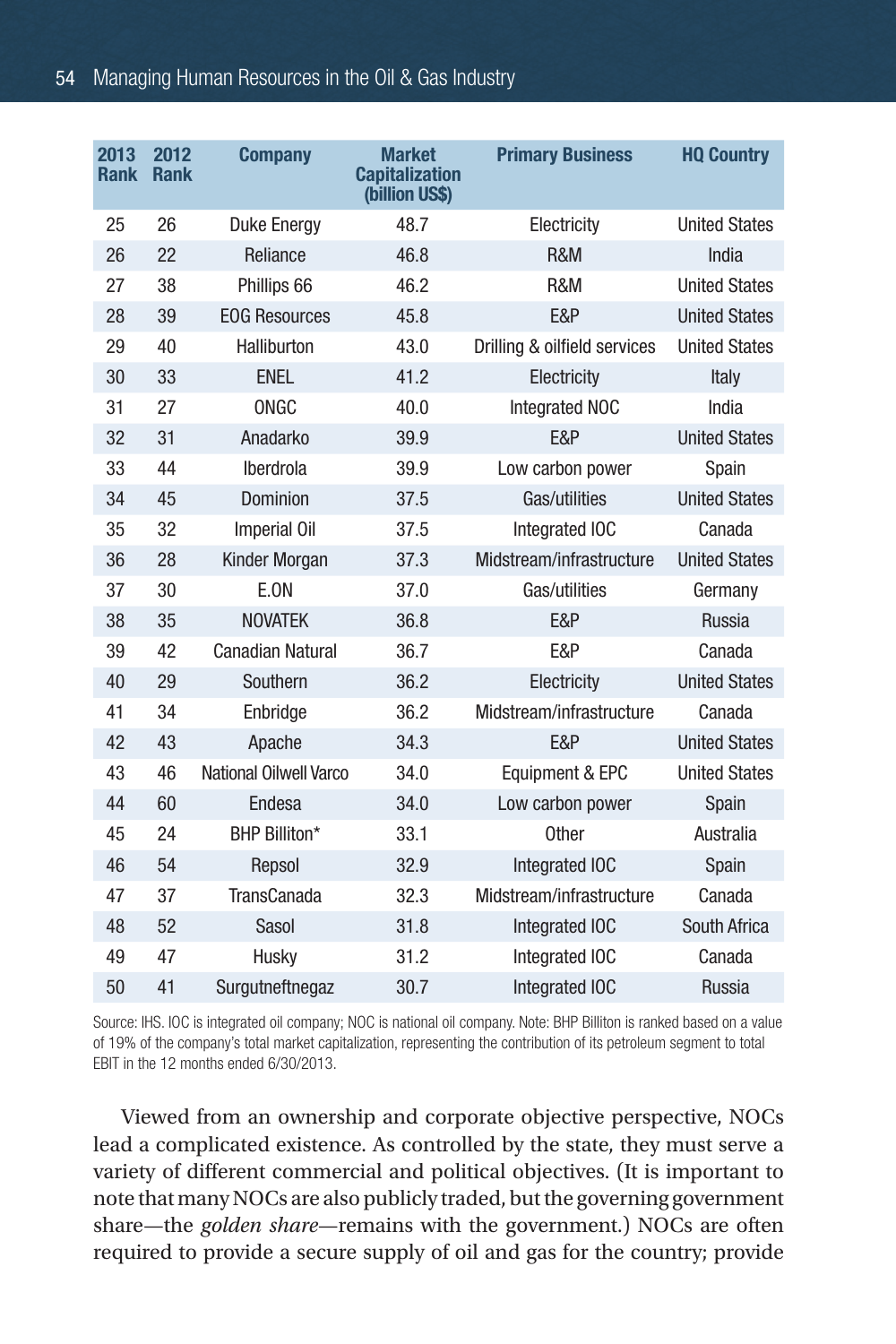cycles."12 Refining margins for the US Gulf Coast, Northwestern Europe, and the Singapore markets are shown in figure 2–7.

The profitability of refining is driven primarily by the following factors

- 1. The costs of crude oil (by far the largest cost)
- 2. The cost of energy to run the refinery
- 3. The supply and demand for refinery products (i.e., if refining capacity is tight, refining margins usually rise)
- 4. Refinery product prices, which are set by a combination of the supply and demand of refinery products and crude oil prices
- 5. Refinery location and operational skills

After a so-called golden age of refining from 2002 to about 2007 (as seen by the large and positive spikes in refining margins in figure 2–7), refining entered a new era of change and consolidation. By 2014 many US and European refineries were either shut down or on the verge of closure. A report by A.T. Kearney concluded that by 2021, every refinery in Western Europe and North America would have to restructure, strategically reposition their assets, or leave the market.13 Interestingly, despite the closure of various refineries in North America, total refining capacity continued to rise through de-bottlenecking and expansions to existing sites.



#### Fig. 2–7. Refining margins (US dollars per barrel)

*of World Energy, 2013*. Source: Constructed by authors based on data drawn from *BP Statistical Review of World Energy, 2013*.